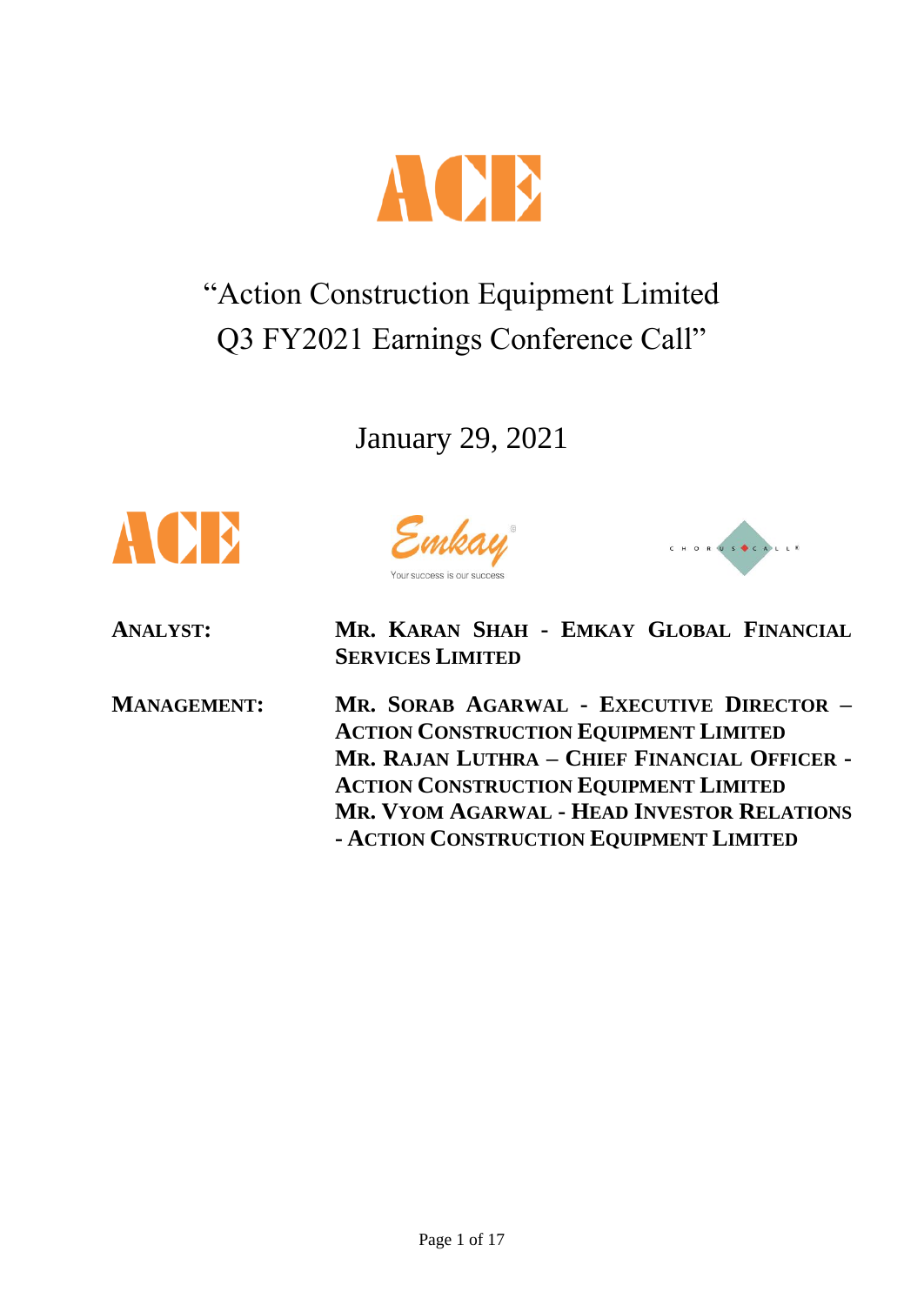

**Moderator**: Ladies and gentlemen, good day and welcome to the Q3 FY2021 earnings call of Action Construction Equipment Limited, hosted by Emkay Global Financial Services Limited. We have with us today, Mr. Sorab Agarwal, Executive Director, Mr. Rajan Luthra, CFO, and Mr Vyom Agarwal, Head Investor Relations. As a reminder, all participant lines will be in the listen-only mode and there will be an opportunity for you to ask questions after the presentation concludes. Should you need assistance during the conference call, please signal an operator by pressing "\*" and then "0" on your touchtone phone. Please note that this conference is being recorded. I now hand the conference over to Mr. Karan Shah from Emkay Global. Thank you and over to you Sir!

**Karan Shah:** Good evening everyone. I would like to welcome the management and thank them for giving us this opportunity to host the earnings call. I would now hand over the call to the management for their opening remarks. Over to you Sir!

**Sorab Agarwal:** Good evening and welcome everyone to this earnings conference call. I am Sorab Agarwal, Executive Director at ACE and along with me today in the call are Mr. Rajan Luthra our CFO and our Head Investor Relations, Mr Vyom Agarwal. I hope all of you have had an opportunity to look at the company's financial statements and the earnings presentations, which has been circulated and also uploaded to the stock exchange. It gives me immense pleasure to inform you that this is the first quarter that has been the best quarterly performance in the history of our company so far with highest quarterly revenues, EBITDA and net profits.

> To brief you on the financial performance for the third quarter of the financial year ended FY2021, the operational revenue grew by 38% on a year-on-year basis to approximately Rs.400 Crores with an EBITDA of 45 Crores, which grew by around 102% year-on-year. The EBITDA margins stood at 11.29% excluding other income. The profit before tax grew by 154% and the net profit grew by 143% year-on-year to 42.7 Crores and 31 Crores respectively while the PAT margin stood at 7.72%. For 9 months ended FY2021, the operational revenue stood at 770 Crores with the operating EBITDA of Rs.69 Crores, EBITDA margins at 8.99%, a net profit at 41 Crores, which again is better as compared to last year 9 months results even though the first quarter of the current year was a washout with some losses.

> It will not be out of to news to mention that owing to certain supply scheme constrains, we were not able to fully capitalized on the potential of revenue in December quarter as well, otherwise our topline, bottomline and profit margins would have been tat bit better. The company's growth was mainly driven by revival in construction and infrastructure activity and also strong growth was witnessed in the industrial and logistics segment. Growth in the agri and construction equipment segment was driven by realignment of our business fundamentals, which we carried on in the last 2 to 3 quarters. The company's operational efficiency also improved due to the cost control measures taken by us in the past few quarters.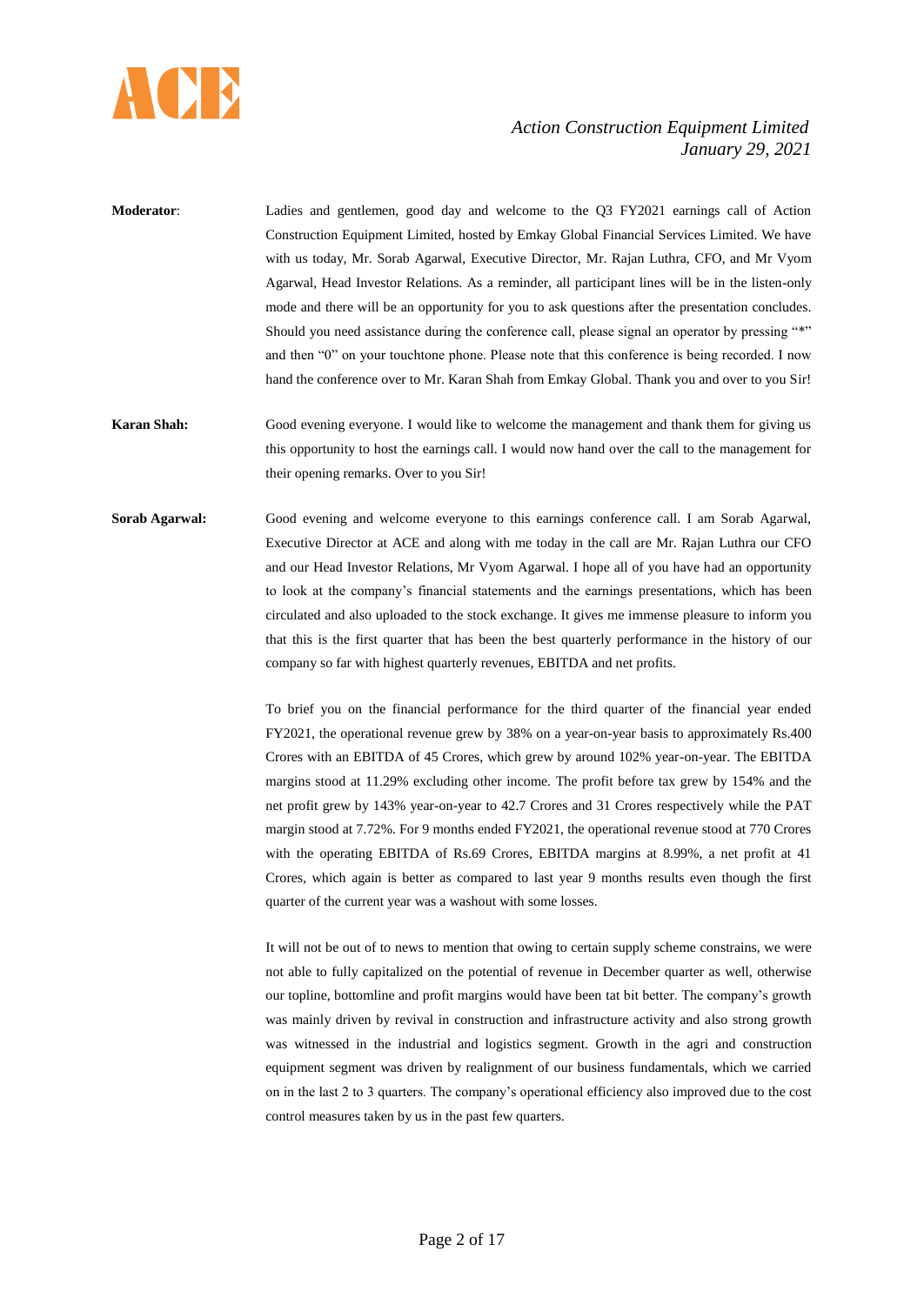

Although the steel prices continue to increase in the quarter, the company was able to pass on the price increase to the customers ensuring that our margins were not compromised. Further in our pursuit to offer world-class products with contemporary technology we have now developed a lithium ion electric forklifts for our valuable customers. It is relatively clean and user-friendly technology and it is the proud moment for us at ACE as we are the first indigenous manufacture to develop this advanced technology product for commercial and industry use.

In the quarter gone by the company has also given in principle approval for an employee staff option scheme to motivate the coming employees and align their efforts towards long-term value creation in the organization and to attract new talent.

Looking ahead, we believe India recovery will be stronger aided by government focus on urban infra and rural development with fiscal expansionary policies. The vaccination drive shall also contribute to the healing from the damage done due to COVID-19. The green shoots of economic revival and healthy order flows makes us believe that the demand scenario to continue to remain strong in the fourth quarter as well. As conveyed earlier and looking at the current momentum of economic activities, we should be in touching distance of our last year's revenues with better margins by the end of current financial year. Further we remain optimistic about the medium to long-term prospects of the company and expect recurring growth in construction equipment and agri segments coupled with sustained growth in cranes and metal handling segments to support the function in topline, bottomline and margins of the company. With this I would like to open the call for the question and answer session. Thank you.

**Moderator:** Thank you very much. We will now begin the question and answer session. The first question is from the line of Sanjay Dam from Old Bridge Capital. Please go ahead.

**Sanjay Dam:** Congratulations on a wonderful set of numbers and congratulations to entire team, it is a very, very proud moment for you.

**Sorab Agarwal:** Yes, all of us have worked very hand and keeping in mind that COVID is still around and was especially around in October-November, so there was also a risk but we performed.

**Sanjay Dam:** Yes, used to always discuss internally that, so think over just what this company has done quarterly best, so used to always say that is to wonder, so where does the journey leads from here, so you have done 30 Crores, that is an amazing number to achieve and I would like to multiplied by 4, but we know life is not so simply like that, but on a most serious note, when I look at your segment revenues, you have indeed done extremely well in cranes, but agri equipment fired like nothing never before so 73 Crores agri equipment so question number one is that how do you see going ahead in the next 4 quarters, so to give you of our perspective, 175 Crores is what you have done in the last 4 quarters and if I look at your FY2020, you had did 145 Crores, right so 145 Crores in last FY and 175 Crores from the last 4 quarters, what is the road ahead because this has also contributed reasonably good profitability segment a bit, question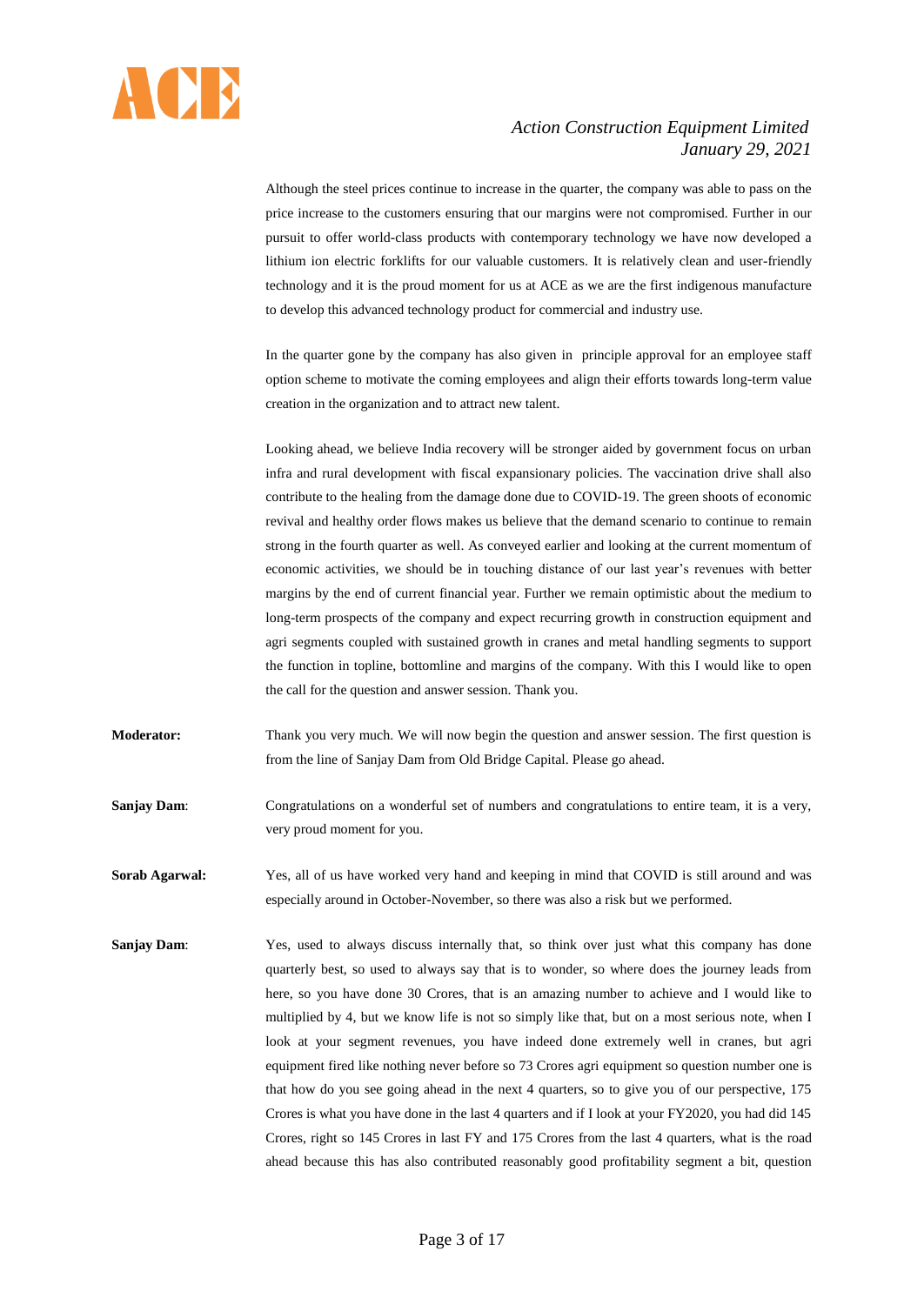

number one. Question number two is that when look at construction equipment, you have always maintained that the segment can become larger than crane sometimes and we sincerely believe that. So very crucial juncture in this journey is that you secure highest construction equipment revenue almost about 40 Crores odd almost and not only that it started to contribute to profitability also, so if you give some sense of what is the next four quarters you think will look like given that we see a exclusion in not only public capex, but also private capex is reasonably picking up I mean lot of private capex is happening across that is the public space and third is that the cranes themselves, you again hit a kind of very good number, I think this would be the highest ever quarterly crane revenue also and EBITDA that you have done, so some sense of you because all these three are at a juncture we have never seen before. So your sense on this?

**Sorab Agarwal:** I would forget the infection point rather.

Sanjay Dam: Yes, I have never seen this numbers, we have been tracking it for sometime, we have not seen you do so well and each has its own, so I agree this is not something which is the main line, but you have done something out of the ordinary, cranes is again you have done the highest ever, construction equipment, which can become as big or may be larger than cranes you have become reasonable profitable, 8 Crores to 9 Crores EBITDA is visibly good starting point and 39 Crores to 40 Crores construction equipment quarterly revenue is a serious number to start with so?

**Sorab Agarwal:** To answer all your questions, but let me start what you said initially that getting 30 Crores I can multiplying it by 4 is what you would want, I would want, but I would say, I would rather want that 30 x 4 is another increasing factor because I think which is possible, the demand has to be sustained and our performance has to be sustained because coming to your question now, with respect to agri or construction equipment both of them, the demand potential or the scope of company's growth or increase in revenue, so if you put the agri it would be somewhere like may be about 50000 Crores to 70000 Crores market wherein we are practically doing all of may be the end of December of about 180 Crores, 190 Crores or 200 Crores revenue, so the potential or the available market size is huge, it shows that for so many years now it was there, and internally we have done whatever possible and especially in the COVID time and after that and we had started to do that just before that to organize, reorganize to ensure that effective results come because unnecessarily lot of money was spent in areas where there was no growth in these divisions and the results are not forthcoming so the teams have also been reset, the focus has been brought in and to be very frank with you, I am personally involved with the construction equipments segment, we were leading it and driving it so that the potential that is there because the construction loan I think with the slight price increase here and there in the 9000 to 10,000 Crores segment now, which obviously 8000 Crores to 9000 Crores, which will go to about 10000 Crores to 12000 Crores in the next one or two years, three years, so potential there again is there and we were just languishing. So what really has happened is that we have been able to our go to market strategy or to increase in a particular area we have been very successful with what we have been doing, and what we have done in the last one or two quarters and we are pursuing hard and following the same set models in the other areas geographies where we are present. Now, to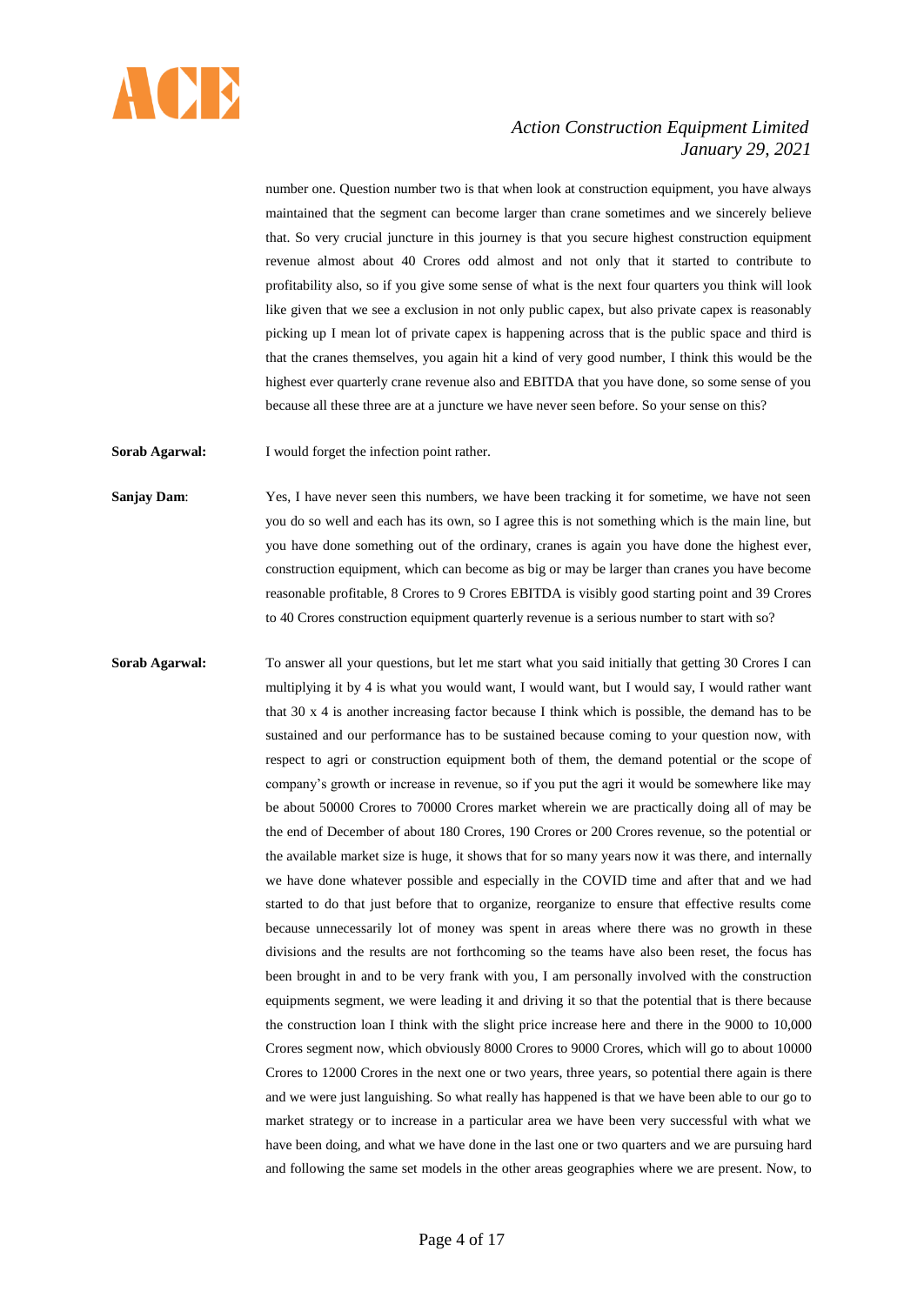

answer your core question that I see that in both the segments for the next quarters, 4 quarters, 5 quarters let say the next financial year, I see that we should be for construction equipment we should definitely be looking at sequential growth quarter-on-quarter basis, definitely on year-onyear basis that we have sequential growth and if everything goes on we should be able to hit a 40% to 50% revenue over the current revenue, which is close to 120 Crores plus or minus possibly in the current financial year may be going up to 170 Crores to 180 Crores even touching 200 Crores may be more than that is possible, but only time will tell and the base increases and sales price with simple formula so going by that if you are able to do 200 Crores then 300 Crores, 400 Crores will become easily possible, 500 Crores, 700 Crores, 800 Crores so that is how things happens, and like I said and I said earlier that in this 8000 Crores to 9000 Crores, 9000 Crores to 10000 Crores possible market space it should not be difficult for us to, you know even go to 2000 Crores to 2500 Crores over the next 3 to 5 years that is long on this, but yes, our immediate target is 200 Crores, then 400 Crores, then 800 Crores it looks like that we are in the right place, the ball in rolling, there are no stoppages in the ways the team is well trained, well groomed, the market in the way the acceptability has been established and something similar for practice, here I would say that yes, demand are picking up and improving, but may be in the current quarter we might not see a sequential increase may be flattish or may be a slight increase, but going forward you will see much more because we just finished the tractor harvester season and we were able to do pretty reasonably well in the tractor segment in the last quarter and the quarter before that, so on the whole it will be flattish or slightly more, but yes, I am sure in the next year let us say starting from the FY2022 onwards we should see may be 25% to 30% to 35% increase if not more on a yearly basis and you will see sequential increase in the quarter, so obviously that happens then our utilization improve obviously our margins expand, our ROC also improve, so everything starts to happen, which we have seen happening in this quarter and some part of it in the last quarter because even if you look at the quarter two, September quarter, rains did take off, but they are still very slow because we are market leader and our market was dormant initially when quarter two started, but we were able to save quarter two with respect to some numbers and profitability primarily again because of equipment and agri even in quarter two here again, so as in our bigger rain because our company more like a cyclical in nature so to come out of this cyclical thing we primarily worked on a lot of factors, so the tractor business, agri business starts including harvester starts delivering because it is not a constant cyclical, construction equipment again is more to do with infra and less to do with the industry, so with our agri business shining with our construction equipment business coming up some level and growing from here onwards coupled with our increased focus on exports, I am sure with this diversified portfolio and crane sustaining with the growth of the economy or everything industry I think with the diverse portfolio even the cyclical nature of our business will diminish and it will become more like a cyclical over the next 2 to 3 years. Apart from obviously the economy and the basic fundamentals remaining okay on the micro factors, I think 25% to 30% for the next year and may be we will be to further accelerate that phase should not be difficult because the availability or the potentials of growth is much more than what we have been able to capitalize so far. Mr. Sanjay I was able to answer your question?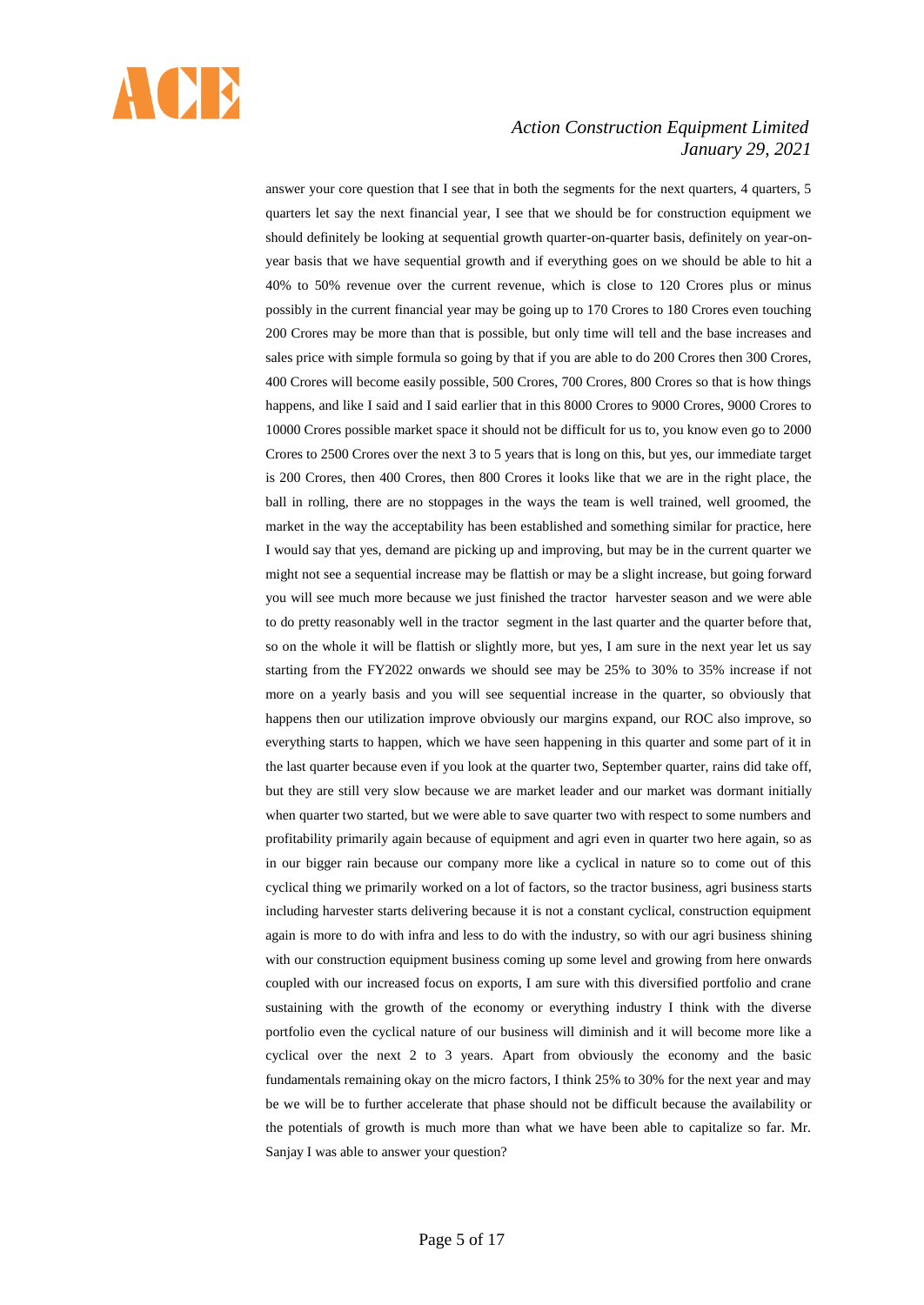

**Sanjay Dam:** Yes, Sir. Thank you so much for that perspective.

- **Sorab Agarwal:** One second, Sorry, the third part was crane, see what I also understand and also some webinar and some discussions here and there, the China plus 1 strategy and interest cost being low and the effect cycle is sort of kicking in and \$100s millions worth of manufacturing setups are going to come into the country or have already started in the next 3 to 4 years, so I think cranes will grow much faster than what we could have imagined. I think we should be utilized by end of next year that is what I would think may be it happens faster, so agri will contribute, construction will contribute, cranes will grow nearly at the same phase as agri businesses, which are new for us to it could actually be much better than what I am envisaging, but only time will tell.
- **Sanjay Dam:** Thank you so much for that comprehensive answer. Just one question I have before I come back in the queue, is that if you do a 1000 Crores of topline, you do a 5% net margins, the next 1000 Crores of topline would it be similar 5% net margin?
- **Sorab Agarwal:** No, I think net margin when you say after tax right?
- **Sanjay Dam**: Yes, Sir.
- **Sorab Agarwal:** Yes, I can talk, I think Mr. Luthra can help me, but let us say profit before tax type of a scenario, so 1000 Crores whatever we do 5% to 6%, but for the next 1000 Crores, I think it will be 17% to 18% if not more, 17% to 18% for every 1000 Crores, 1000 Crores still bigger I would say 100 Crores to 200 Crores over 1200 Crores it would be at least 17% to 18%.
- **Sanjay Dam:** Your capacity how much, Sir?
- **Sorab Agarwal:** I will go up to 2000 Crores to 2500 Crores or little more than that because as of now we are utilized about 60%, 40%, 55% here and there, so doing 2500 Crores, which is also little fungible here and there, I think it is possible to go to even 2500 Crores may be a little more than that obviously some minor capex will be required for some very smaller machineries and some certain, but nothing substantial, no actual capex utilized as such and when it comes to doing that we have a reasonable amount of land available about 40% odd of our land is still available for further expansion afterwards we have done already, the capacity that we have set up. The key is that ROC should go up substantially as our utilization increases, so I think it is a mix, it is a amplification of everything, construction will do well, agri will do well, everything will starts up go well, utilization will improve, ROC will improve, so obviously everything is connected and I think we are at that infusion point where we should not be missing this right now where we brought ourselves.

**Sanjay Dam:** Sir, your outsourcing in the first 1000 Crores to develop outsourcing that you have would that remain the same when you hit the next 1000 Crores?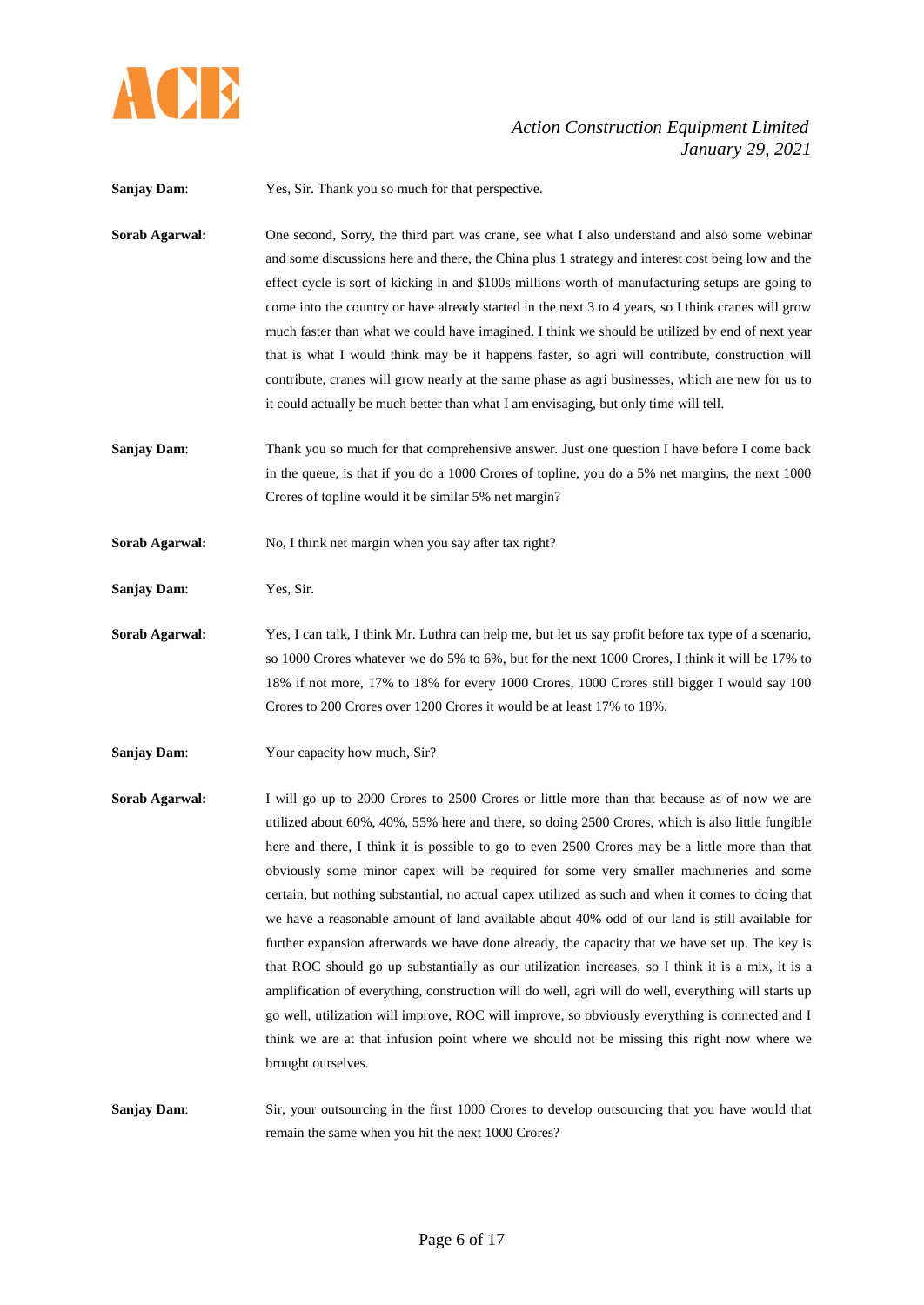

| Sorab Agarwal:        | Obviously in terms of additional alternate vendors I think primarily it will remain the same, but<br>whenever there is a capacity constraint or any other foreseeable issue that will be addressed to the<br>alternate vendor or whatever needs to be done so that is a ongoing process, so we have already<br>faced problems in supply chain in September and then in the last quarter again, things did<br>improve, but not to the extent we wanted them to improve, so even for some bigger things we<br>had luckily for us we were getting trouble in one of our major engine suppliers because of their<br>own capacity, but yes, they were struggling for the castings so they have improved this, but<br>additionally sometime about a year back we had introduced an alternate Mahindra engine to one<br>of our machines, so we just ramped up supply from Mahindra and similarly we are suffering with<br>cylinders both being one of the biggest and two, three of the biggest in the country, so we have<br>rather had create a new setup for cylinders for our industry number, so that setup should be<br>operational sometime in March-April, so that problem will go for ever and this is new vendor<br>coming in who will probably be dedicated to us, so it is a ongoing process, so wherever we see |
|-----------------------|-----------------------------------------------------------------------------------------------------------------------------------------------------------------------------------------------------------------------------------------------------------------------------------------------------------------------------------------------------------------------------------------------------------------------------------------------------------------------------------------------------------------------------------------------------------------------------------------------------------------------------------------------------------------------------------------------------------------------------------------------------------------------------------------------------------------------------------------------------------------------------------------------------------------------------------------------------------------------------------------------------------------------------------------------------------------------------------------------------------------------------------------------------------------------------------------------------------------------------------------------------------------------------------------------------------------------|
|                       | that capacity can be sustained in our endeavor to reach may be about 2500 Crores over the next 3<br>to 4 years I should say 3 years, but not 4 years, but let us say 3 to 4 years, which look evident so<br>that is being tackled on the go. What happened in the last quarter or in the month of September it<br>happened very unexpectedly, so we did not have time to breathe, we still do not have time to<br>breathe, morning to evening I am not talking to our sales guys, I am only talking to my plants<br>what are you doing.                                                                                                                                                                                                                                                                                                                                                                                                                                                                                                                                                                                                                                                                                                                                                                               |
| <b>Sanjay Dam:</b>    | Do I have space to ask one more question?                                                                                                                                                                                                                                                                                                                                                                                                                                                                                                                                                                                                                                                                                                                                                                                                                                                                                                                                                                                                                                                                                                                                                                                                                                                                             |
| Sorab Agarwal:        | Yes, why not?                                                                                                                                                                                                                                                                                                                                                                                                                                                                                                                                                                                                                                                                                                                                                                                                                                                                                                                                                                                                                                                                                                                                                                                                                                                                                                         |
| <b>Sanjay Dam:</b>    | So, basically we know now that your 1000 Crores, pardon me if actually more than 1000 Crores<br>last year just for the sake of simplicity like say 1000 Crores we know about the breakup of your<br>agri, constriction, crane and metal handling is, so in the next 1000 Crores would that picking out<br>change very dramatically?                                                                                                                                                                                                                                                                                                                                                                                                                                                                                                                                                                                                                                                                                                                                                                                                                                                                                                                                                                                   |
| Sorab Agarwal:        | For the second 1000 Crores, yes, definitely because I think they would be contributing more or<br>less in similar ratio and somewhere I think construction equipment might contribute a little more,<br>so this for the next 1000 Crores?                                                                                                                                                                                                                                                                                                                                                                                                                                                                                                                                                                                                                                                                                                                                                                                                                                                                                                                                                                                                                                                                             |
| <b>Sanjay Dam:</b>    | Yes.                                                                                                                                                                                                                                                                                                                                                                                                                                                                                                                                                                                                                                                                                                                                                                                                                                                                                                                                                                                                                                                                                                                                                                                                                                                                                                                  |
| <b>Sorab Agarwal:</b> | So, I think it will be somewhere between 30-35, 40-45, 30-35 another 4-5 going to much lagging<br>it would be similar, cranes still might lead because what I understand and the feeling that get with<br>respect to the overall infra space and government already doing DPR for the next 6 to 7 bullet<br>train projects and all that I think crane could still be slightly more than others because other will<br>be growing drastically, but that is the time to tell I would have seen that will be somewhere<br>similar for the next 1000 Crores.                                                                                                                                                                                                                                                                                                                                                                                                                                                                                                                                                                                                                                                                                                                                                               |
| <b>Sanjay Dam:</b>    | Thank you very much and wish you all the best.                                                                                                                                                                                                                                                                                                                                                                                                                                                                                                                                                                                                                                                                                                                                                                                                                                                                                                                                                                                                                                                                                                                                                                                                                                                                        |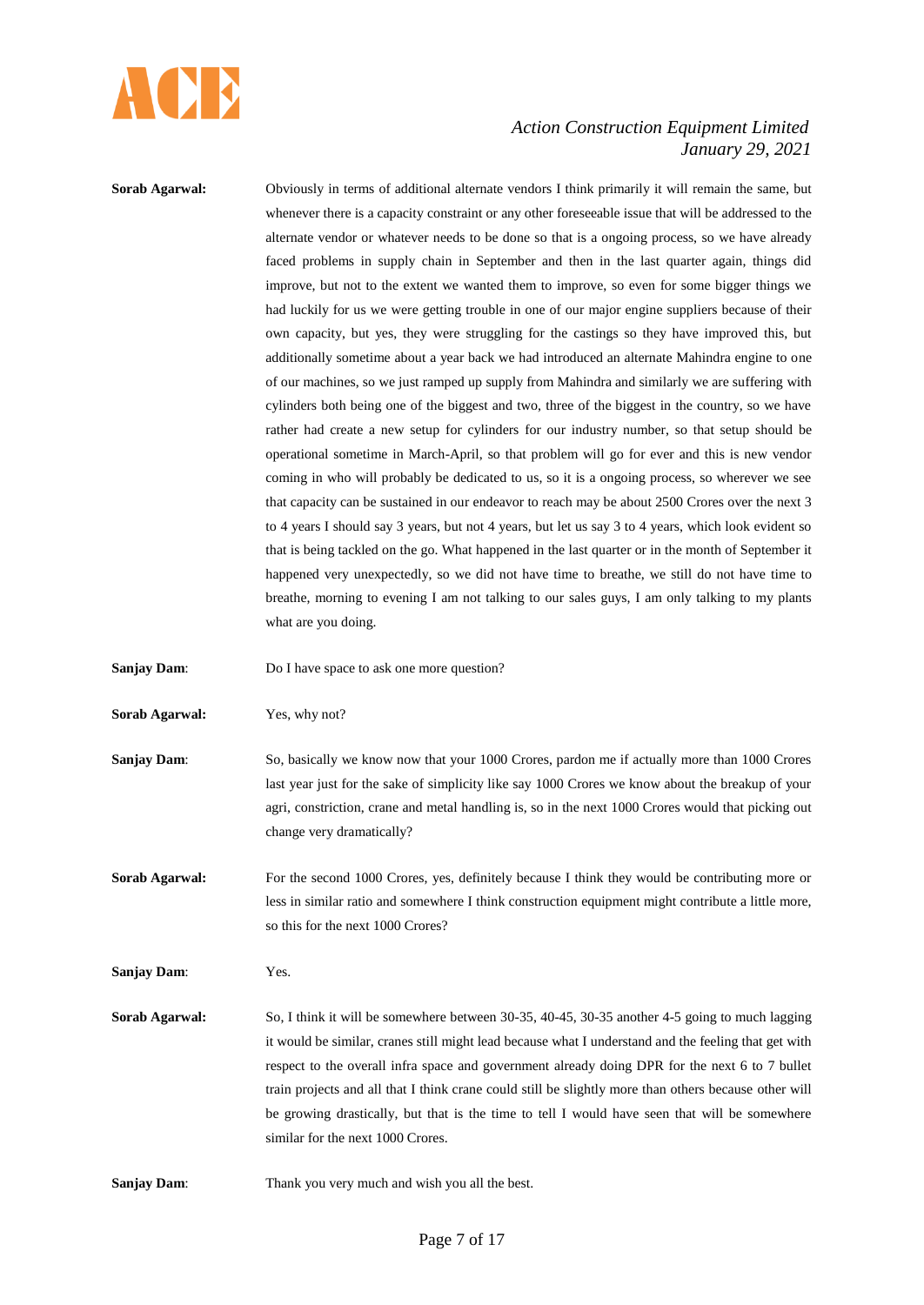

- **Moderator**: Thank you. The next question is from the line of Anuj Sharma from M3 Investment. Please go ahead.
- **Anuj Sharma**: Thank you and congratulations for the good set of numbers. I had three questions, one is as we evolve to a larger company introducing your equipments we always had the policy of standard spares and equipment, do you see that scenario changing and do you also have pressure that may be 4 to 5 years down the line contribution spares and services could be much higher than what it is today or we continue out to be in our own strategy of using standard equipments?
- **Sorab Agarwal:** Wherever possible we believe in using the standardized components and spares, but yes, definitely when we are evolving machines even in the current machines, I would say that 40% to 50%, 50% to 60% of the components are unique to us and for our design, so going forward as per our philosophy I do not think we will be wanting to change it for the next 2 to 3 years because we want our machine and our products to be user friendly and easily repairable even in a worst case of a scenario because especially for construction equipment and crane they do even work in the remote areas, but yes, I would still think about 60% or even more than that is made by us or made by others as per our design so in any case we cannot find replacement for that in the market, but yes, I will keep the hard way of may be some filters and then certain hoses and smaller things are like tyres and rims the way of generic, yes.
- **Anuj Sharma**: But for us is that an important variable that it was 3 years, 5 years down the line, 30% or 50%, 50% would be higher that 30% to 40% contribution coming from spares and services is that a hard number, which we are working upon?
- **Sorab Agarwal:** To be very frank with you we are really not working on hard number for spares, yes, spare sale have been increasing year-on-year with machine population and base increasing and like I said our intention is to sell more machines than spares, in order to make reliable and require less spares.
- Anuj Sharma: Sure, thanks. My second question is historically when we have seen that the material prices have increased it has been difficult for us to pass on or we have been able to pass on with a lag, however this time around pass on has been relatively seasonable, any structural change or any thing that you changed, which we will continue going forward?
- **Sorab Agarwal:** See, what happened is that prior to 2018, we used to be generally very practical about passing all the commodity price increase and we used to struggle with and where is to be a lag, but in 2018 for the first time we did a lot of price increase because the steel prices are going up again even at that time, and in 2019 again in early 2019, we did put in inflation price increase, so going by that last 2 to 3 years our experience has given us a lot of confidence if the price increase is genuine and it is commodity based so the market also accepts it because we had major price increase coming in January 1, 2021, there is still some risk in pricing, the enquiry level is not less, yes, the convergent has slowed down slightly because the price increase to the tune of 9% to 10% for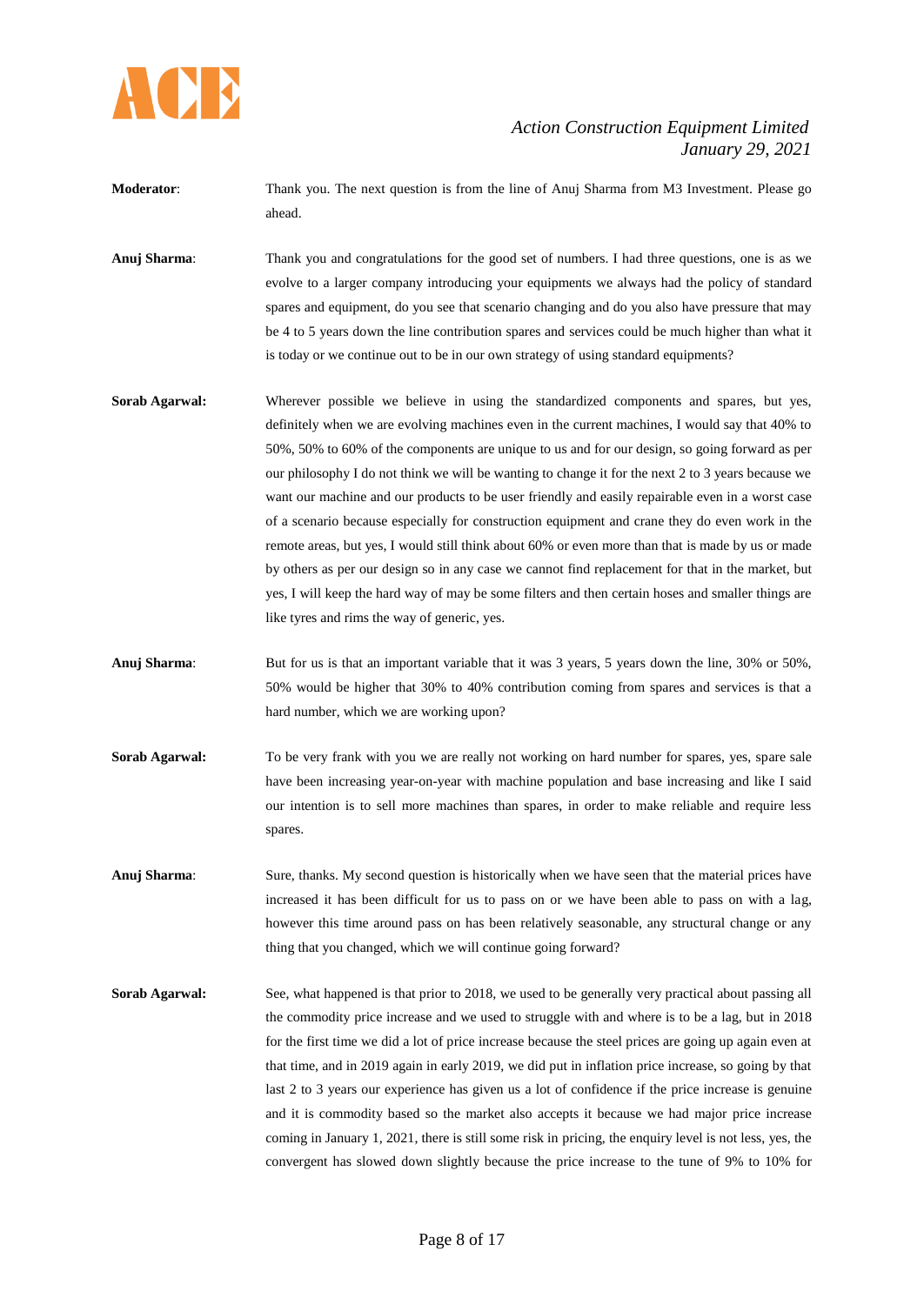

some buyers, so there is a little resistance, but it will fall through, it is already falling through in most of the areas it has already been accepted so we are very confident that in February again the order flow would be just like the way it was in December, so structurally changing our thought process with respect to price increases is playing out.

**Anuj Sharma**: Alright, so you believe part of it could be structural in terms of passing on the price increase?

**Sorab Agarwal:** Yes.

- **Anuj Sharma**: My third question is on the bullet train project we are seeing across what is our equipment suitability to this I mean most of these Mumbai Ahmedabad structure so our machines or cranes suitable or they may require higher capacity cranes, there is some suitability of our product to those projects, thank you?
- **Sorab Agarwal:** See for an elevated projects what you require were obviously are to us initially and then you require smaller cranes 10, 15, 20 tonnes to be doing most of the raw material handling, loading and shifting movements so our products are totally suitable and then as the structure is elevated then you do require bigger cranes, so as a matter I am very proud to tell you that the first crawler crane on the bullet trains project working with L&T has been supplied by our company this happened 2 months back, 2 or 3 months back rather sometime in October or November, so that was bullet trains project so that is a 75 tonne crawler crane, but yes, for final placement of structures we do require 150 to 250 tonne or even bigger crane and as of now we are developing 160 tonne crane if every thing goes well we should be able to offer it very soon to the market, so we do have the range, but yes, for the final placement of the griders or certain things you do require 100, 200, 300 tonne or even bigger crane and we are also moving towards that range.
- **Anuj Sharma**: Alright. Thank you so much.
- **Moderator:** Thank you. The next question is from the line of Saket Kapoor from Kapoor & Co. Please go ahead.
- **Saket Kapoor:** Thank you for the opportunity. Sir, firstly on this part due to this COVID factor there has been disruption in terms of the weaker players exiting their market or not able to performance due to XYZ reasons, so how much you have been able to garner the market shares on these grounds and how much is the new growth that has emerged due to the increased economic activity?
- **Sorab Agarwal:** See, if you talk of pick and carry crane, which is our single biggest segment and then tower cranes, so in the pick and carry cranes there were main players one is our company and the competition Escorts where we control about 96% to 97% of the market, so definitely even in the last quarter we did increase our market shares about 2% odd here and there, which obviously remains as of now and there are some very smaller companies or unorganized players 2, 3, 4 of them they keep on coming, keep on going that is the trend, so obviously they do trouble us in the price somewhere here and there but eventually everybody understand that they do not last long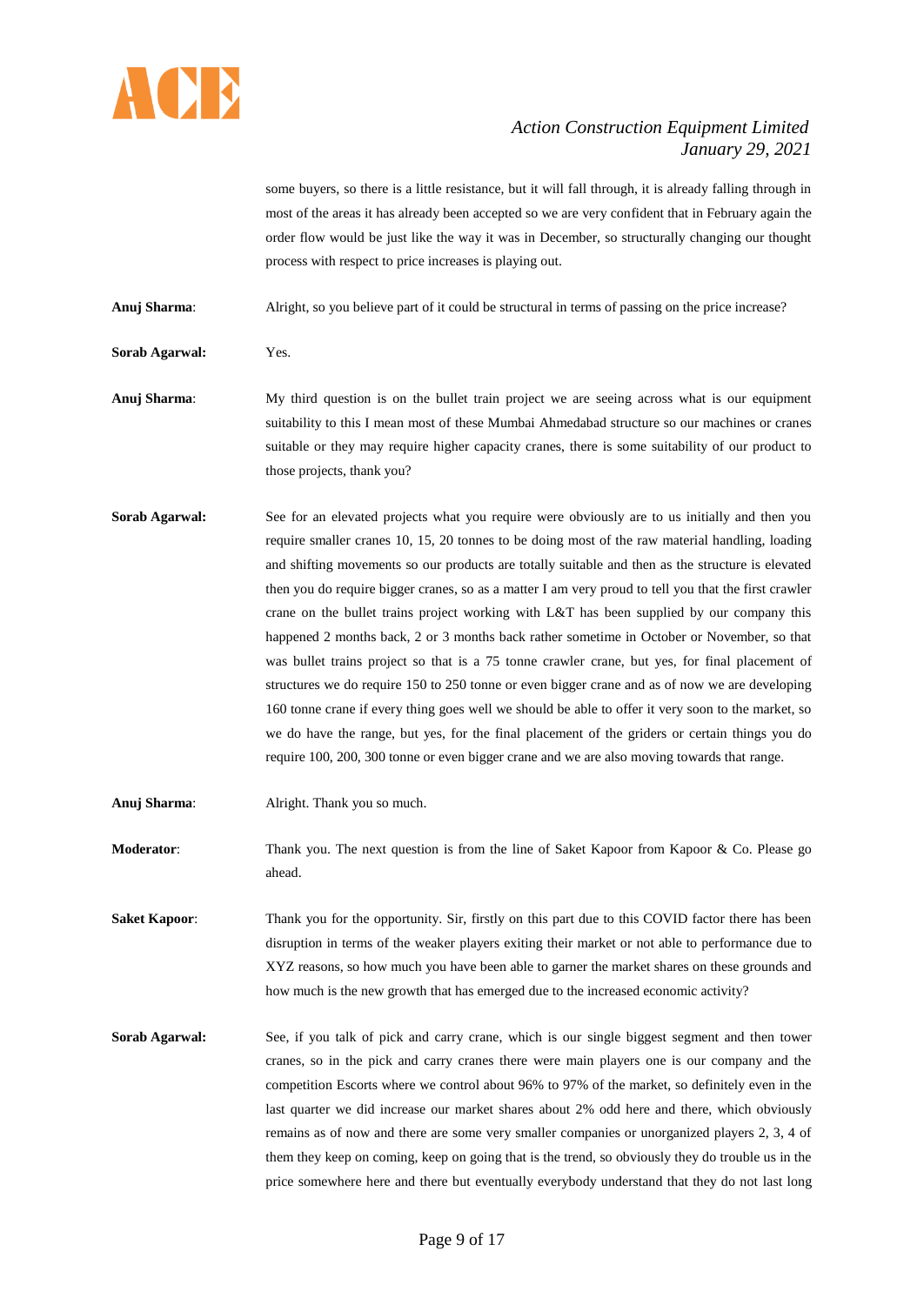

enough, their liability with their numbers and whatever they do and even in the tower crane segment currently there are 2 main companies because all the other Chinese, they are still very much there, but they are hardly doing any business, so we are the leaders in that segment again and we competed with Manitowac Potain it is French American owned company, which are globally one of the most prominence so the vision is like that in the crane segment, so we do control the markets in a reasonable way with respect to market share and bank loyalty or customer loyalty and our effective service and spare parts setup all of that we can that adds a lot of value to this and for the other segments whether it is construction equipment or agri, we are a very small player ourselves player and have tried to setup a footfall for ourselves, but it will be the scenario 3 years down the line, once we have increased our businesses in these segments by another 200% to 300% or whatever over the next 2 to 3 years.

- **Saket Kapoor:** Right and if you look at the finance cost part also that has also been trending lower and I think this is because of the lower interest rate, could you please give us how the cost of funding behaved for this quarter and 9 months compared to last year?
- **Sorab Agarwal:** I think I will request Mr. Luthra to answer to that question regarding cost of funding because he is the one who organizes it.
- **Rajan Luthra:** Thank you and you are right the cost of funding has gone down, but may be the cost of financing is basically two factors, one we have been able to manage our working capital also, and went for cheaper funding of options, at present if you look at I am borrowing at somewhere about as low as 5% to maximum of 6.5% as compared to last year of 8%, that is one of the reasons and we being the double rated company; however, short-term rate comes to rating of A1+ is the highest rating and have a good rating and even during the COVID times we did not take any deferment for many of the liabilities so we got a very good reputation in the markets and banks and other players are willing to lend at a very competitive rate and then we have been able to take advantage of this intense scenario and not only this and we have been supporting all our vendors to support us in this COVID time.
- **Sorab Agarwal:** Sorry to interrupt, Luthra, but here I would say that what you are saying is correct, I think it is time to build up a creditor base, so the working capital further improves, we are 30% to 40% lower on creditor on year-on-year basis or if we look at 2 years back, so we somehow over paying, but let us get our cycle back.
- **Rajan Luthra:** That is right, I am following the philosophy of the Chairman which we needed to support our vendors first during the tough time so we are there we first want to support our vendors, employees and all those things, so that is the way and luckily we were able to get good financing and we are able to control financials and that is the reason we are seeing the reduction in the interest cost and going forward also as we are committed in the past also probably in the next year or so we will be a debt free company as such that is the one we are looking at.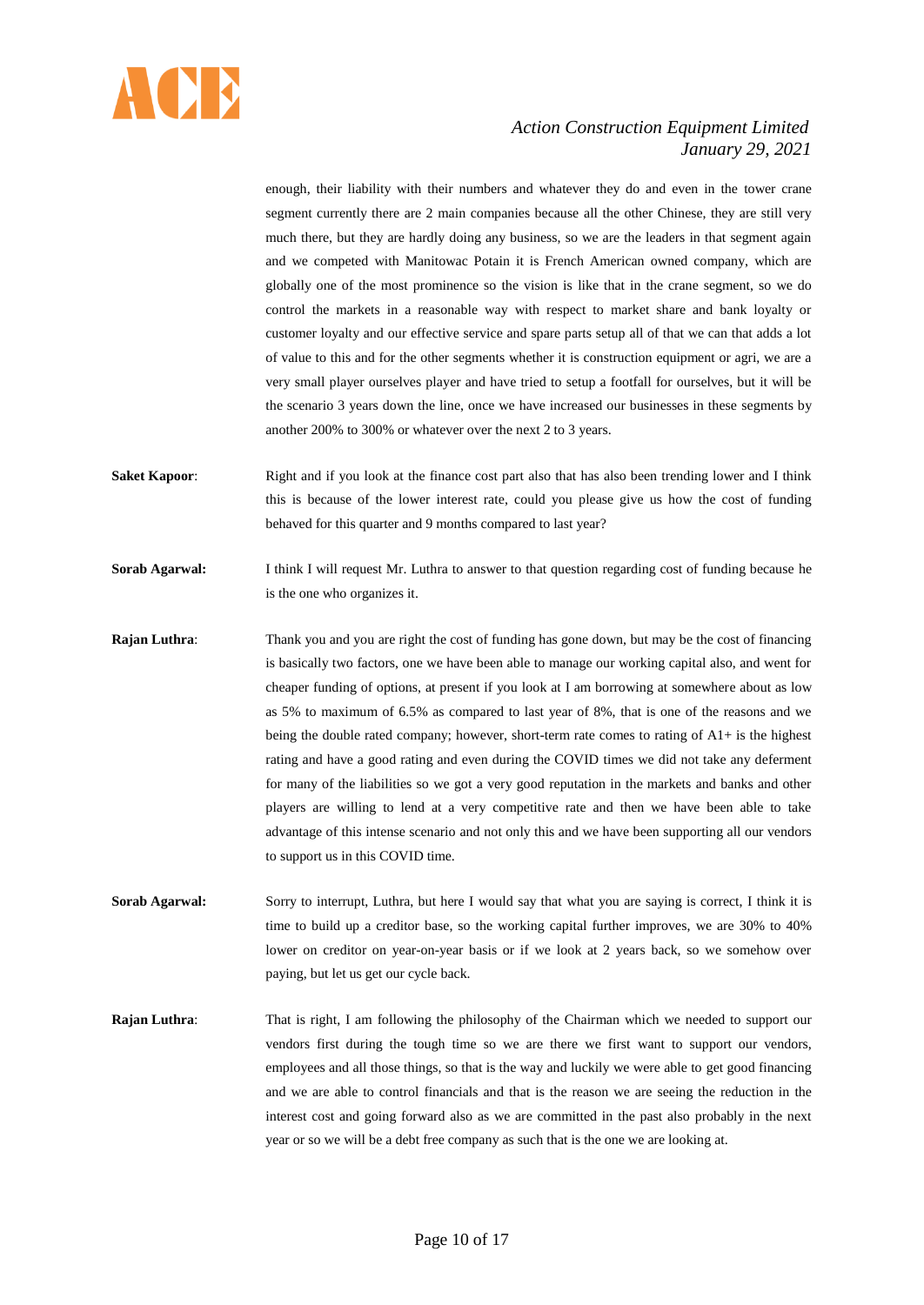

- **Sorab Agarwal:** So, that is also what we target so that we would have ideally done this in this year if COVID has not happened so if everything goes on, in the next financial year we should be nearly debt free.
- **Saket Kapoor:** What is the current debt, working capital requirement and the term loans pending?
- **Rajan Luthra:** Right now we have got a term loan of outstanding is about around Rs.40 Crores and the working capital utilization as of now is around Rs.60 Crores, which we intent to bring it down to probably by the end of the March current year, the total borrowing including long-term debt as well as short-term debt somewhere should be around in the range of between Rs.50 Crores to Rs.60 Crores.
- **Saket Kapoor:** Now to be very precise, we have seen that players particularly in the eastern region if I could name the company also, Tractor India Limited do they fall in the category of any competitor fair comparison can be drawn with them with their business profile overlapping with any of your products?
- **Sorab Agarwal:** Yes, about one-and-a-half to 2 years back we have started truck cranes, which are self propelled truck cranes where we do complete with them, so certain portion of the business, what TII does mainly is truck cranes, rough terrain cranes and reach stackers, which are used for container handling so we do not compete there, in rough terrain cranes we do not compete right now because the overall market size is less, but we are developing that product line, but yes, in the last one-and-a-half to 2 years we have started competing in the truck crane segment.
- **Saket Kapoor:** That product portfolio does not suite the market currently that is what you are telling that it is not correct to enter that profile segment at all because of the lower demand or the reason, which you are specifying?
- **Sorab Agarwal:** No, I never said that we are doing the truck crane, we have already entered into the truck crane segment and to be very frank with you we are not only, but even Tractors India Limited are facing very fierce competition from 3 to 4 Chinese suppliers who in a way global leaders for truck crane by numbers because the product they are offering and with very lucrative payment terms of one to two years and a very lucrative price, which is beyond how we are able to do it so yes, definitely in the truck crane segments there is a lot of competition from the Chinese it is a good segment to be in, so that why we have entered and I am sure just like what we have done with the power cranes with the Chinese because they were again very good with pricing and whatever they would do it will take some more time, but I am sure we will establish our foothold and take on the Chinese.
- **Saket Kapoor:** Sir, if you take the eastern market as the footprint what kind of customer percentage of your total revenue are you garnering from the segment to very precise this is a company that is lacking, I am talking about TIL to be named they are lacking the leadership at top and our understanding is that they may be looking up for JVs or people in the same interest if collaborate with them in form JVs because they have surplus land with them and they have 2 to 3 land parcels and one in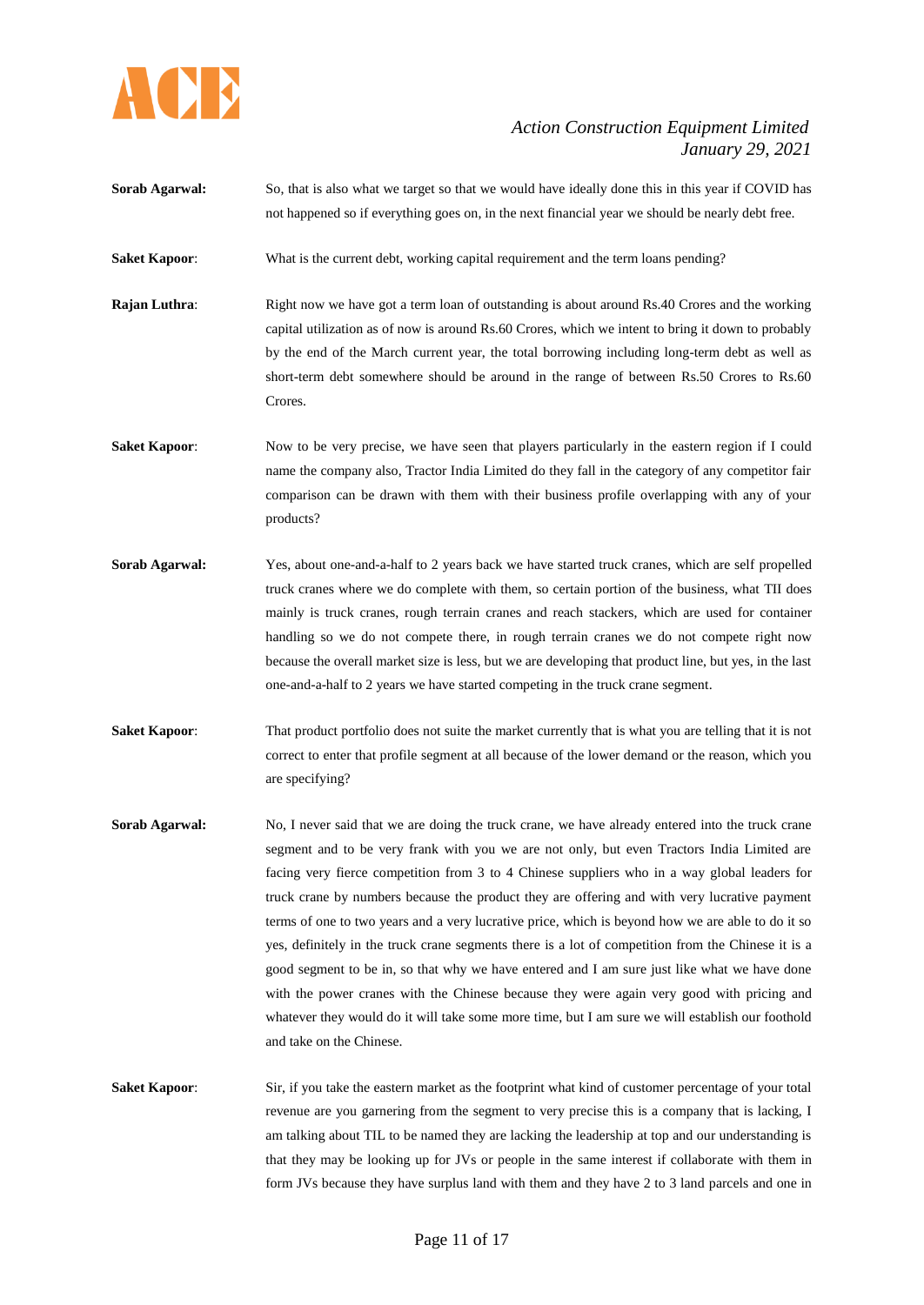

the eastern region so any strategic collaboration can happen, you have done the good work and now you are about to scale up and if things mature because there are some legacy issue with that company, but that could be looked into it, it could translate into a good story, I was just studying about that company?

**Sorab Agarwal:** I understand what you are saying and I am also aware of this and obviously we are open to all such alliances and acquisitions as and when anything happens or progress in the right direction. To be very frank with you unfortunately there in Eastern India, there in Bengal which is highly humanized so on the face of it, it might appear to be a good thing, but there are more troubles that to take it or productivity issues with that company, but let us see, I mean what you saying is definitely everybody has to keep all their options open.

**Saket Kapoor:** In order to pursue that proposal, is there any green lights that you are looking or is due to the unionized pattern the subject is not to be taken?

- **Sorab Agarwal:** Why would you want me to answer a question like that, I think I will refrain from answering that.
- **Saket Kapoor:** I know that, but if you want to dwell further into it, it could be win win situation for both the organizations you being there in the system for a longer period of time?

**Sorab Agarwal:** Would you like if the debt will reflect on my book, you will not like.

- **Saket Kapoor:** No, it is not about the debt, it should be the business model that could be adopted and you could amplify the same with your skills which they are lacking today because of some business reasons, which you people would be understanding better than we the investor?
- **Sorab Agarwal:** I understand what you are saying and to be very frank with you like I said we have already entered into the truck crane business and obviously it will take some time to set our, we have already set our foots in the ground and over the next 2 to 3 years we will end up capitalizing on what we are doing and perhaps whatever opportunity you are talking like I said we have all our eyes and ears and everything open and we will let water flow.
- **Saket Kapoor:** Right and the agriculture part, now you were talking that this is a big market and our presence is very nascent in that segment so what kind of ground work you have done and going forward what kind of market share are you looking to garner in this agri equipment part because the mechanization is the game going forward this is very much evident to increase the yield the productivity this has been the order?
- **Sorab Agarwal:** I would say our first benchmark is by the end of this year we should be somewhere around 180 Crores to 200 Crores revenue with the agri, so our first benchmark over the next 2 years or 3 years fastest possible would be to take it to 400 Crores to 500 Crores it might happen in 2 years or it might happen in 3 years may be in 4 years but we think it is possible in 3 years because as a company also we want to develop our revenue over the next 3 years so form 1200 Crores to 1300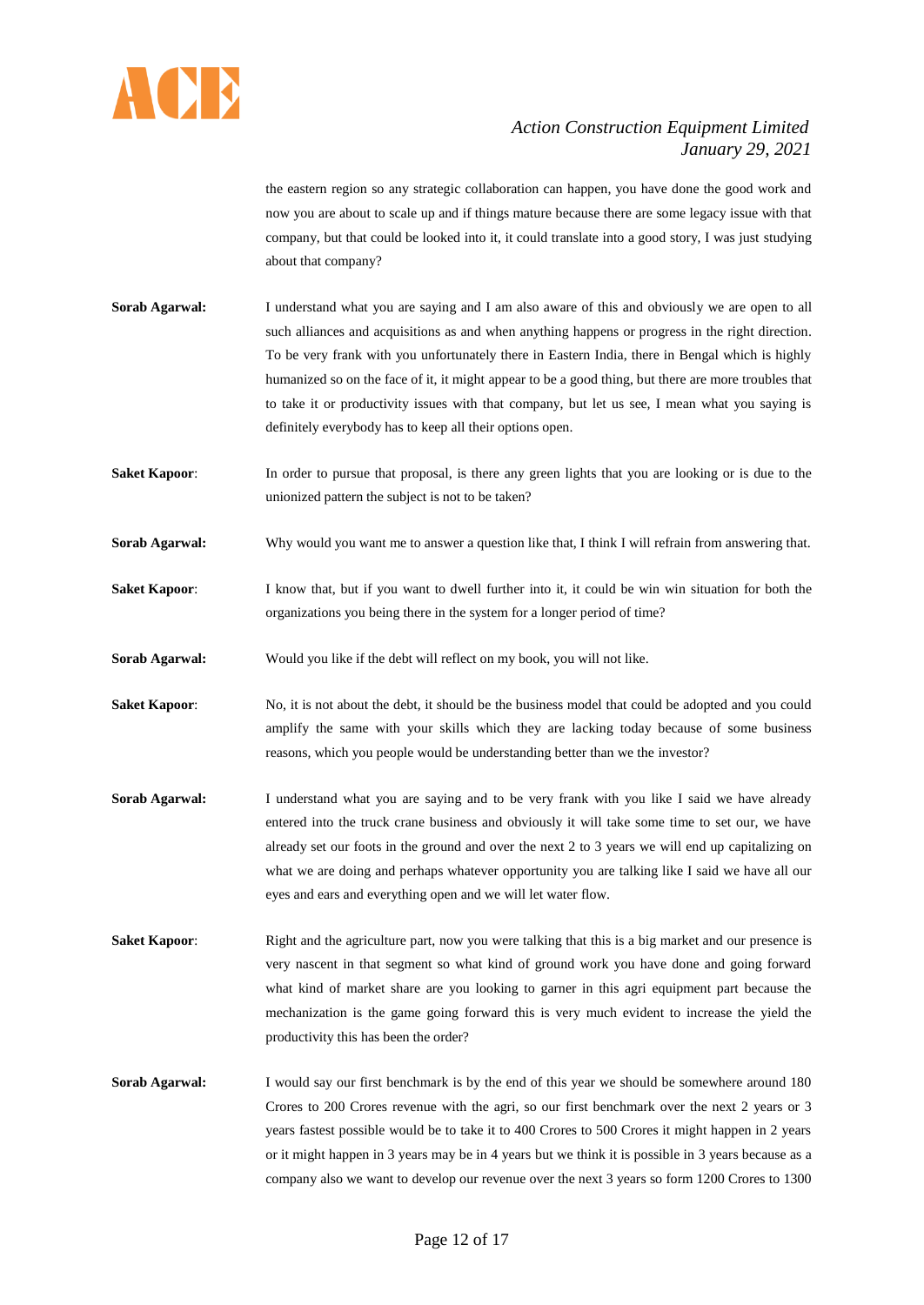

Crores we want to go to 2500 Crores to 2600 Crores are the target which we have set for ourselves, our first target would be that in this market space availability may be little more than 50000 Crores to 60000 Crores first to go to 500 Crores, and then 1000 Crores and next to go to 1500 Crores and that is how things progress, so currently in the next 2 to 3 years this is what we are targeting and something similar I would say for construction equipment may be somewhere between 400 Crores to 500 Crores over the next 3 years and we are currently working towards that and once we are there and obviously then we go forward, but yes, all I can tell you that if all our cards play out well and things remain in positive territory like they are I am sure with respect to our agri business over the next 5 years to 10 years let us say we should be a formidable player that I can tell you for sure, we would be in the top seven.

- **Moderator**: Thank you. The next question is from the line of Shyam Sundar an Individual Investor. Please go ahead.
- **Shyam Sundar:** Congratulations on a good set of numbers. What I want to know is what is the current capacity utilization, can you give us the breakup for all segments?
- **Sorab Agarwal:** For the cranes we are currently working at little over 60%, construction equipment we are working at a 35% to 40%, for metal handling we are working at a 50% to 60% utilization right now and for agri we are working at about 55%.
- **Shyam Sundar:** Agri is 45%?
- **Sorab Agarwal:** Agri is 55%.
- **Shyam Sundar:** So, what is the capital work in progress for the 20 Crores capital work in progress?
- **Sorab Agarwal:** See some routine capex here and there we are adding a little bit of painting there, a little bit of some machinery, some plasma cutting machines because we are forecasting increase in crane business, fabrication needs to go up, I would be with respect to all such small, small things that are happening all across plants with a little capex just multiply the capacity.
- **Shyam Sundar:** So, why you have purchased land in the last year?
- **Sorab Agarwal:** Which particular land are you referring to Jola area?
- **Shyam Sundar:** That is right.

**Rajan Luthra:** When we built up this plant in Jola we have been buying land from PCs and if you look at the factor also this is not a rectangle factory because some of the farmers who have not sold their land who are lying in between, so as and when they want the money, so we keep adding some lands although we do not require it, but to make our factory proper rectangle factory that is why whatever the land which come in between in our covered area we will buy that land so then even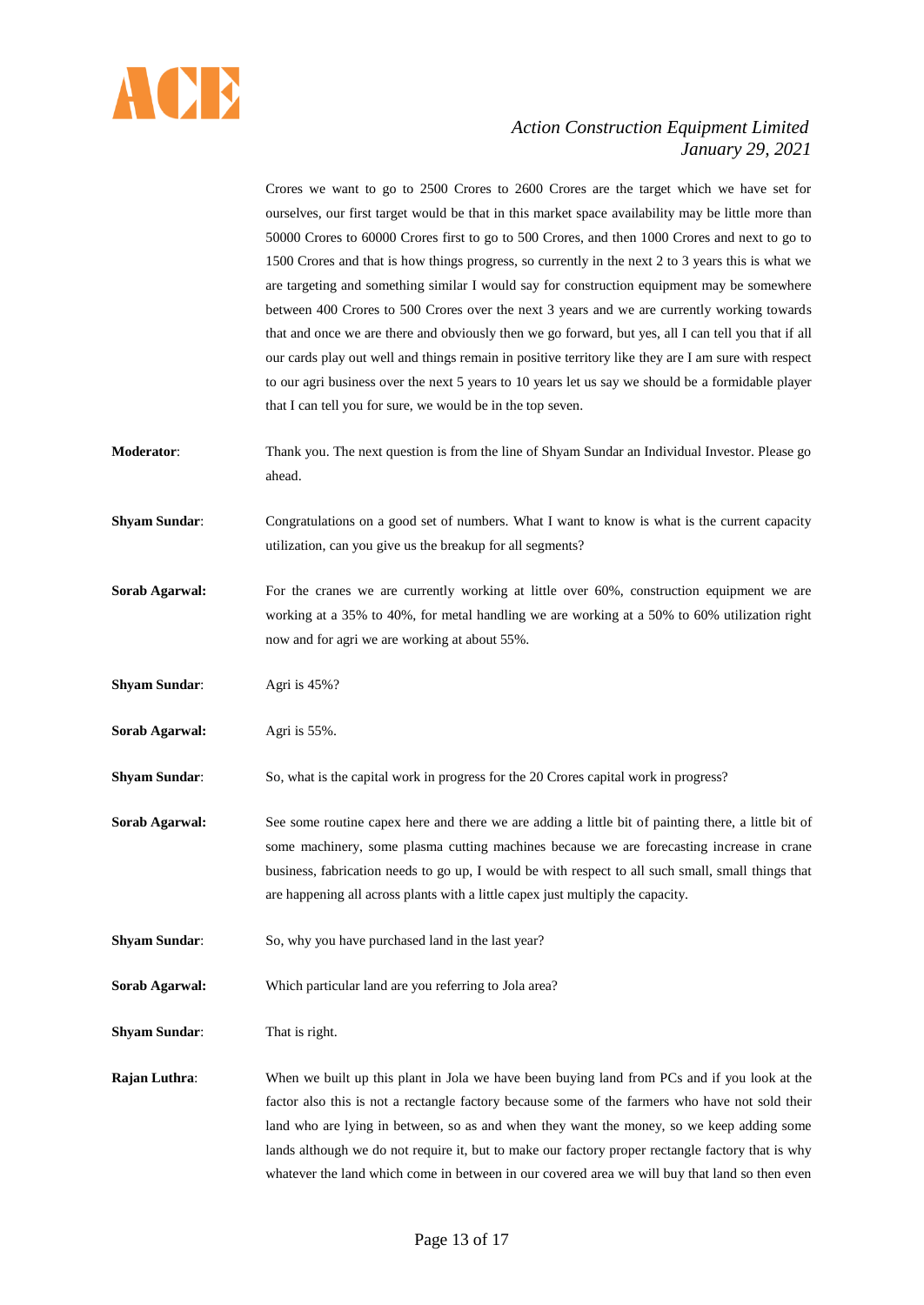

the farmer will not have any buyer for that and as a company it is a good strategy to have a complete piece of land so that whatever...

- **Sorab Agarwal:** We are consolidating our land holding in the same area, I think some nooks and corners or intrusions which are in our land.
- **Shyam Sundar:** Because I think it affects the ROE, ROE still at the lower end?

**Sorab Agarwal:** Do not worry about it, as soon as our utilization which are going up we will just calculate our quarterly ROE and ROC, I think it is as good as it can get and just because I have the number in front of me, in the current quarter it is 26% and ROC is about 36%, so I am very sure that as the utilization increases, there are certain things you need to do in order to have that overall setup and getup in place as well.

**Moderator**: Thank you. The next question is from the line of Tushar Sarda from Athena Investments. Please go ahead.

- **Tushar Sarda:** Thank you for the opportunity. I wanted to understand your next 3 to 5 years growth plan I think in reply to couple of questions you said that you see a huge growth from construction equipment growing to 400 Crores to 500 Crores, I think last year it was around 100 Crores, so if you can throw a little more light on the segment and your competition and how do you plan to grow the segment and the second question is on the agri equipment, last 3 to 4 years it has been flat, but now you are seeing some momentum and you expect turnover to double in 3 to 4 years, so little more light on that also would be helpful, thank you?
- **Sorab Agarwal:** Let us say 3 years plan, which we have already envisaged is reaching a revenue of at least about 2500 Crores if not more over the next 3 years, we are very hopeful that it should be possible over the next 3 years and if not earlier, we had already reached close to about 1350 Crores the year before and then there were some slippage because of our overall scenario in the last year, so we went back to 1150 Crores, so all we have to do is 2500 Crores to 3000 Crores for the next 3 years as a company to attain that 2500 Crores, which looks pretty doable and then doing this the crane we are already market leaders and we will grow with the country, with the economy where with things, yes, this thing might be able to increase our market share a little ahead on this, but yes, the main impetus with respect to the possibility will come from the space where the potential is available and we are not addressing it properly that was the construction equipment and the agri side wherein we have reasonable order footfall, which has been created and right thing, right strategy working in the right direction, which is happening over the last 3 quarters, 4 quarters and unfortunately COVID started, otherwise the result would have been even earlier so with the building the contract and with the potential being enormous in these two segments specifically, so we think that our majority of the future growth might come from these two segments apart from crane segment growing along with the country along with the economy along the with infrastructure growth and the industry growth, and luckily for us if we look at the sectors where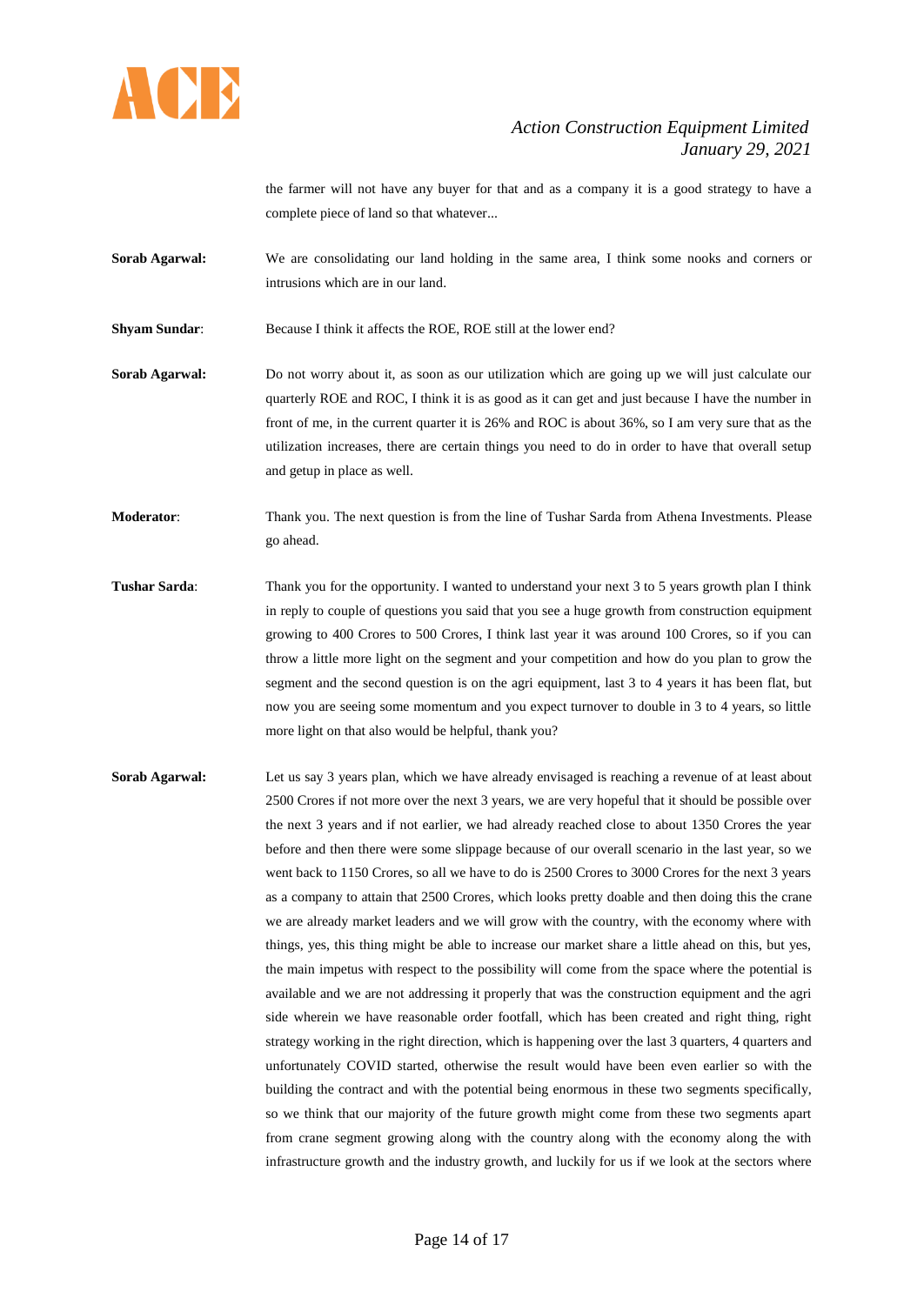

we are addressing or where we are working, infrastructure, hardcore industrials or manufacturing where everybody needs to lift, shift, move some goods whether forklifts, whether cranes then real estate, again I was very surprised in the 6 to 8 months the number of power cranes have increased all of a sudden, so real estate seem to be bouncing back a little here and there then look at the agri sector, which is recently diversified so it is infrastructure, it is manufacturing, some part of it is logistics where we supply then agri and obviously further derisking we are doing by increasing our export setup, we already have a reasonable export setup in about 25 countries, which is going to expand further in FY2022, the one setup will start delivering even better, the numbers will increase, the volumes will increase, we are helping then pushing them and supporting them and certain new areas we were about 12 to 15 will open up including some CIS country and Eastern Europe in FY2022, so all the planning and everything is happening so that we are really able to attain our 2500 Crores at least if not more within 3 years or earlier so that is what we are working at and going in the same process it seems that the way things are in the momentum is we should be looking at, at least 25% to 30% growth overall in the company in this coming year if not faster that I will tell, yes

- **Tushar Sarda:** I agree with you, I wanted a little more insight on construction equipment because I think March 2020, your turnover was 100 Crores and you are targeting around 400 Crores to 500 Crores so what is the competitive scenario, what is the size of the market, which specific product will be able to grow?
- **Sorab Agarwal:** The biggest product in this segment is the back haul loader, which currently JCB is leading the market and addressable size there I would say would be close to about 7000 Crores approximately wherein you can see the numbers what we are doing with practically nothing, so for us the three main advantages, right product, right size and right service. So our products today is as good as competition if not better, our price is definitely better than competition and our service, support and spare system that we have evolved around this product even that in competition and there is a lot of cross selling market, which is available for this products that would be with respect to the infra space, so we are using, channelizing whatever strength we have in our existing cranes business coupled with a focus on evolving a separate bedrock of sales or service wherever required to increase this product, our biggest bottleneck here just like tractors used to be the financing part now the machine is stable, the machine price is good, service is as good, easy finance by all finance company all across the country and our network is increasing, our visibility is increasing so that is what we are doing all across to ensure that we increase our volumes and numbers and whatever small bit of market share there.

**Moderator**: Thank you. The next question is from the line of Sagar Naik from Equentis Wealth Advisory. Please go ahead.

**Sagar Naik:** Thank you for the opportunity. So just wanted to understand the margin profile so if we look historical we have done somewhere in the range of 6% to 9% and this quarter our margins are at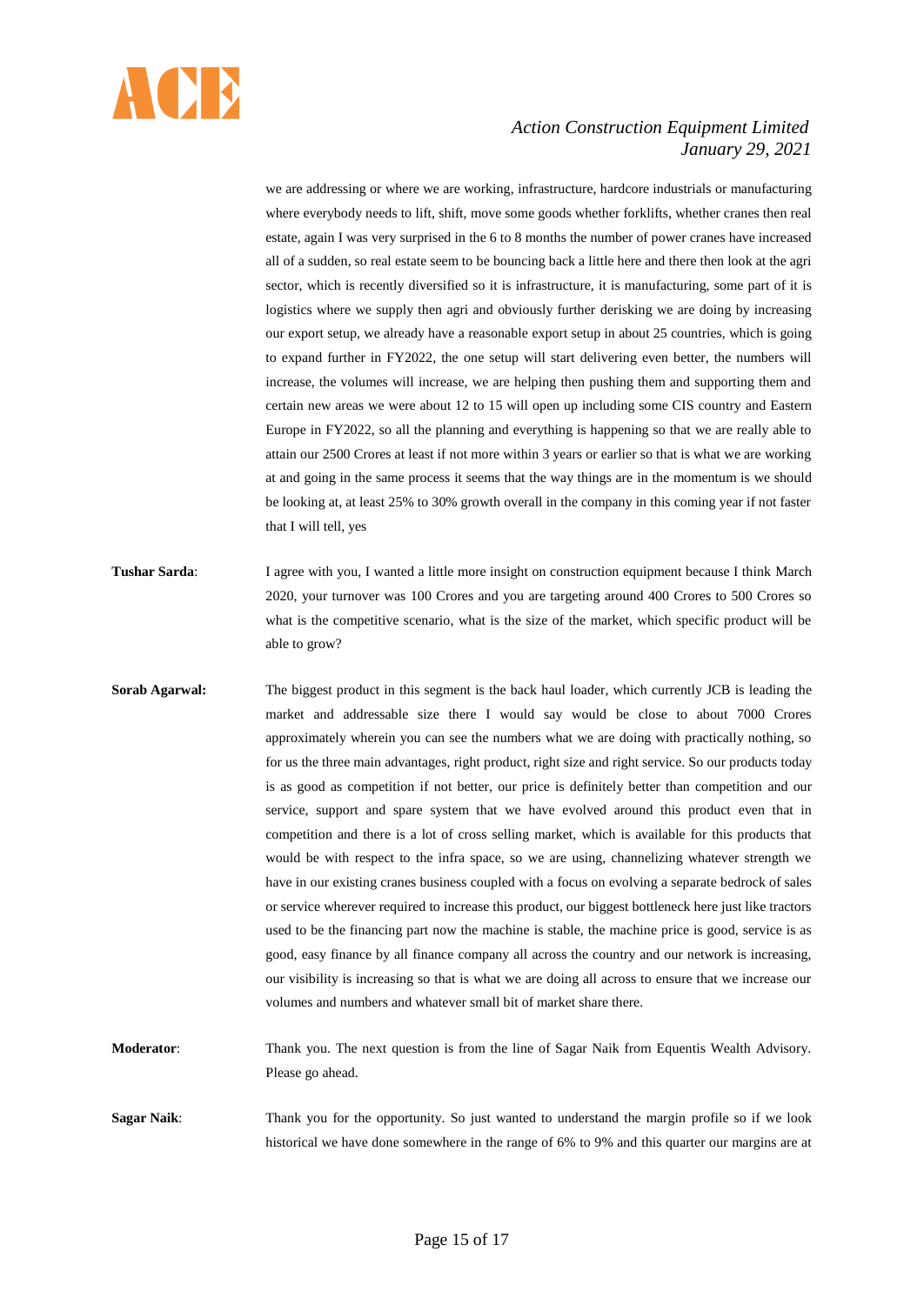

11%, so it this just operating leverage playing or something else that has contributed and also going forward what will be the sustainable range of margins?

- **Sorab Agarwal:** I would see that going forward to see some more margin expansion because some of our operating leverage will play, but at the current juncture we have been able to attain this by controlling our cost wherever possible, by spending the money in the right direction so that the business increases and because of that operating leverage kicks in and also by I think transferring the commodity price increase at the right time and not waiting for it, so these are thing which we have done and obviously capacity utilization or operating leverages playing a important role here and going forward, I think there is still scope to increase it by another take it up to 13% the 14% EBITDA level that seems possible because the construction equipment I expect still has to leave some more margins to our overall kitty and obviously the numbers of cranes and agri going up further there will be some more operating leverages so there is still potential to increase it by at least 2% odd.
- **Sagar Naik:** Sir, what would be your maintenance capex for the year?
- **Sorab Agarwal:** Between 10 Crores to 20 Crores.
- **Sagar Naik:** As you mentioned current capacity can generate around 2500 Crores of revenue, so for the next two years we would not have any heavy capex going on right?
- **Sorab Agarwal:** Nothing major expect we intent to spend 20 Crores to 30 Crores on a model paint shop, we have been planning pre-COVID it was postponed because of COVID we were still a little skeptical, so that might go through in the next year if at all, but nothing substantial apart from that.
- **Moderator**: Thank you. The next question is from the line of Shaleen Seth from Seers Fund Management Ltd. Please go ahead.
- **Shaleen Seth**: Sir, congratulations on these great number. I had quick question in on power cranes I just wanted to know that could you just give us some ideas as to where the demand is really coming from, I just want a geographic understanding like which part of India?
- **Sorab Agarwal:** Slightly difficult for me to answer at this juncture because I do not, like I said I was hardly looking at the sales side in the last 3 to 4 months, focused more on the plant sites so that we are able to send those tower cranes also apart from other machine, but if I say is west, north and south it has been all across.
- **Shaleen Seth**: For that possibly get a monthly number as to how much was the number in December?
- **Sorab Agarwal:** It is in the range of around 21 to 22 cranes per months, quarterly we have done 62 cranes.
- **Shaleen Seth:** Thank you very much.